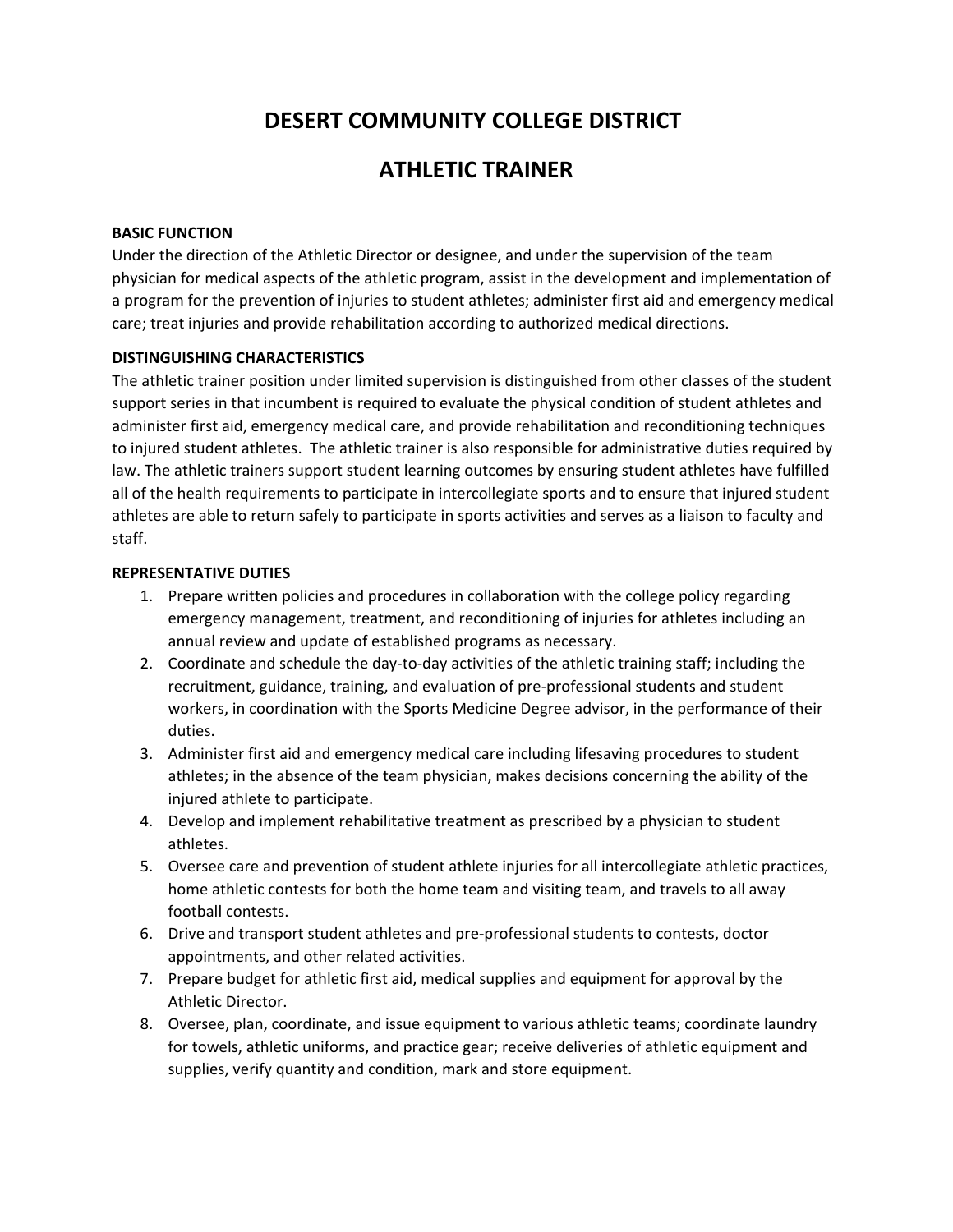- 9. Organize pre‐participation examinations with physician and medical personnel in coordination with the requirements of the CCCAA.
- 10. Refers injured student athletes to the team physician, college health center, or appropriate medical facility as necessary.
- 11. Maintain accurate and detailed records and reports including emergency and daily treatment reports, detailed records concerning injuries, treatment, and referrals.
- 12. Submit, in accordance with CCCAA guidelines, appropriate medical documentation required for injury illness waiver requests which impacts student athlete eligibility.
- 13. Communicate with student athletes, sports medicine staff, and coaches concerning the health and physical status of student athletes.
- 14. Maintain and operate the campus sports medicine clinic; maintain responsibility for sanitation of the facility; maintain inventory; orders equipment and supplies.
- 15. Work in collaboration with the students' insurance agent, reviews athletic insurance coverage, and assists student athletes and staff in the correct submission of insurance claims. Submit student athlete insurance claims.
- 16. Organizes and implements concussion management system in accordance with governing bodies; provides annual concussion education sessions for student athletes and coaching staff.
- 17. Report student athletes exhibiting concerning physical or emotional behavior to the College of the Desert Assessment & Care Team.
- 18. Monitor safety and environmental factors on playing areas, make recommendations, and ensure the safety of athletes according to established guidelines.
- 19. Maintain current knowledge of position, including related software, regulations, procedures, processes, and practices. Participate in training related to responsibilities.
- 20. Perform other related functions as assigned**.**

## **KNOWLEDGE and ABILITIES**

## **Knowledge of:**

- Methods, practices, terminology, and techniques used in athletic training activities, including the prevention and treatment of injuries.
- Policies, procedures, and objectives of athletic programs.
- Advanced principles of anatomy and physiology, symptoms of athletic injuries, applicable treatment, and first aid methods.
- Symptoms of various athletic injuries and applicable treatment and first aid methods.
- Various types of therapeutic treatments, equipment, and conditioning programs.
- Laws, rules, regulations involved in assigned activities.
- Modern office practices, procedures, and equipment.
- Detail oriented record-keeping techniques.
- Oral and written communication skills; interpersonal skills using tact, patience, and courtesy.
- Communication, presentation, and public speaking skills. Both one‐on‐one and group.
- Principles of athletic training and providing direction in a professional manner.
- CCCAA and NATA guidelines.
- An understanding and sensitivity to diversity.

## **Ability to:**

 Assist in the development and implementation of a program for the prevention of injuries to athletes. treatment and rehabilitation programs for safety and injury prevention of athletes.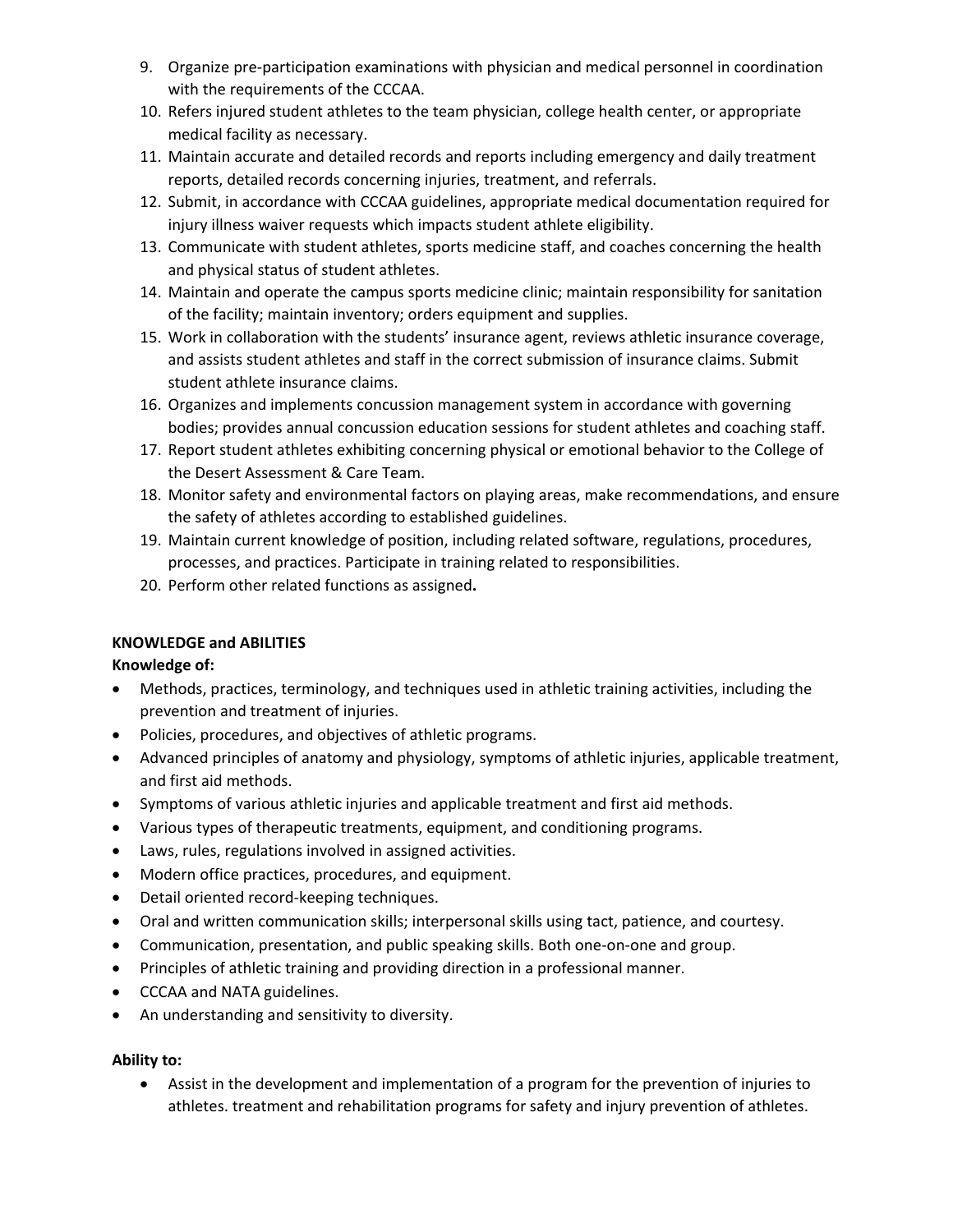- **Administer first aid and emergency medical care.**
- Treat injuries and provide rehabilitation according to authorized medical directions.
- Read, interpret, apply and explain rules, regulations, policies and procedures.
- Analyze situations accurately and adopt an effective course of action.
- Communicate effectively both orally and in writing. Establish and maintain cooperative and effective working relationships with others.
- Meet schedules and timelines.
- Understand and work within scope of practice. Read, interpret, apply, and explain rules, regulations, policies, and procedures.
- Utilize word processing and database software applications;
- Adhere to Occupational Safety and Health Administration (OSHA) and Health Insurance Portability and Accountability Act (HIPAA) compliance guidelines
- Observe legal and defensive driving practices.
- Stand for extended periods of time.
- Lift, carry and/or move objects weighing up to 75 pounds.

## **EDUCATION and EXPERIENCE**

Any combination equivalent to: Bachelor's degree in health, kinesiology, or physical education, sports science or related field and three years' experience as an athletic trainer.

## **LICENSES and OTHER REQUIREMENTS**

Valid California driver's license, must have an acceptable driving record and current vehicle insurance meeting State of California requirements. Possession of National Athletic Trainers Association (N.A.T.A.) B.O.C Certification; Emergency Cardiac Care certification from American Heart Association, American Red Cross, or other NATA approved programs.

## **DESIRABLE QUALIFICATIONS**

Master's degree in Athletic Training.

Athletic Training experience in an intercollegiate athletics program.

Athletic Training experience working with the following sports: Football, Soccer, Indoor & Beach Volleyball, Cross Country, Basketball, Baseball, Softball, Golf, and/or Tennis.

## **WORKING CONDITIONS**

**Environment:** Indoor and outdoor environment. Adverse weather conditions. Moderately noisy. Travel to work. Requires a flexible work schedule, including weekend and evening responsibilities. Must be able to lift 75 lbs. Stand for extended periods of time. Unpredictable weather and team rescheduling needs; work under pressure of constant deadlines and frequent interruptions; must be able to work effectively in a demanding environment, alone and with training team; work in situations which may require the response or de‐escalation of persons who may become physically violent or combative; work collaboratively in a team environment, work with sensitive, and confidential information.

**Hazards:** Exposure to biohazardous materials. Exposure to excessive body odor. Exposure to excessive heat.

**Physical Demands:** Must frequently stand, walk, and sit; reach with hands and arms; stoop, kneel, or crouch; speak clearly and distinctly to provide information to students; and hear and understand voices